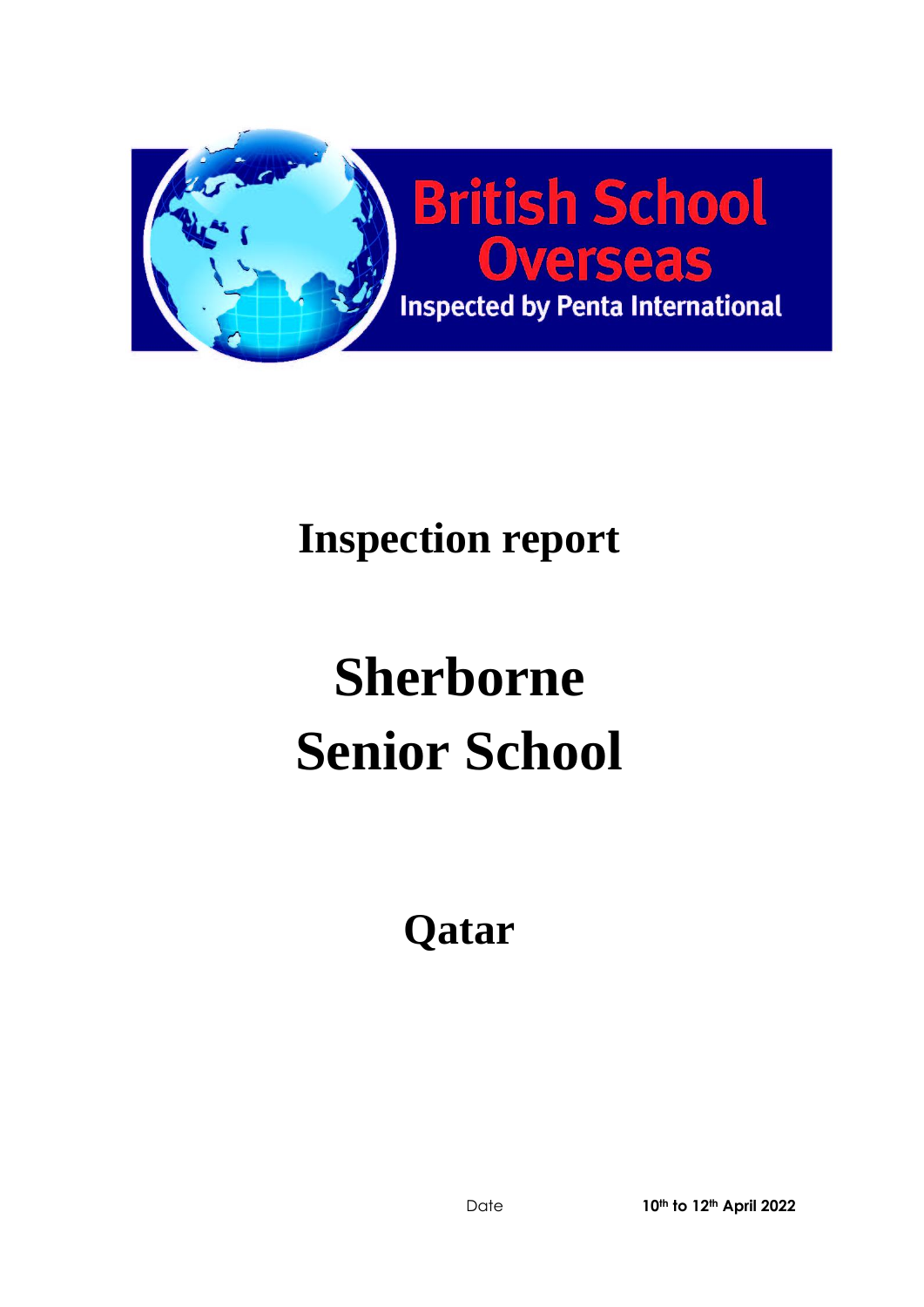

**10th - 12th April 2022**

Inspection number **20220410**

| Contents       |                                                                                      | page |  |  |  |  |
|----------------|--------------------------------------------------------------------------------------|------|--|--|--|--|
| 1              | Purpose and scope on the inspection                                                  |      |  |  |  |  |
| $\overline{2}$ | Compliance with regulatory requirements                                              |      |  |  |  |  |
| 3              | Overall effectiveness of the school                                                  | 3    |  |  |  |  |
|                | What the school does well<br>3.1                                                     | 3    |  |  |  |  |
|                | 3.2<br>Points for improvement                                                        | 4    |  |  |  |  |
| 4              | The context of the school                                                            | 5    |  |  |  |  |
|                | The British nature of the school<br>4.1                                              | 6    |  |  |  |  |
| 5              | <b>Standard 1</b><br>The quality of education provided by the school                 | 7    |  |  |  |  |
|                | 5.1<br>Curriculum                                                                    | 7    |  |  |  |  |
|                | 5.2 Teaching and assessment                                                          | 8    |  |  |  |  |
|                | 5.3 Standards achieved by pupils                                                     | 10   |  |  |  |  |
| 6              | <b>Standard 2</b><br>The spiritual, moral, social and cultural development of pupils | 12   |  |  |  |  |
| $\overline{7}$ | <b>Standard 3</b><br>The welfare, health and safety of pupils                        | 14   |  |  |  |  |
| 8              | <b>Standard 4</b><br>The suitability of the proprietor and staff                     | 15   |  |  |  |  |
| 9              | <b>Standard 5</b><br>The premises and accommodation                                  | 16   |  |  |  |  |
| 10             | <b>Standard 6</b><br>The provision of information for parents, carers and others     | 17   |  |  |  |  |
| 11             | <b>Standard 7</b><br>The school's procedures for handling complaints                 | 18   |  |  |  |  |
| 12             | <b>Standard 8</b><br>Leadership and management of the school                         | 19   |  |  |  |  |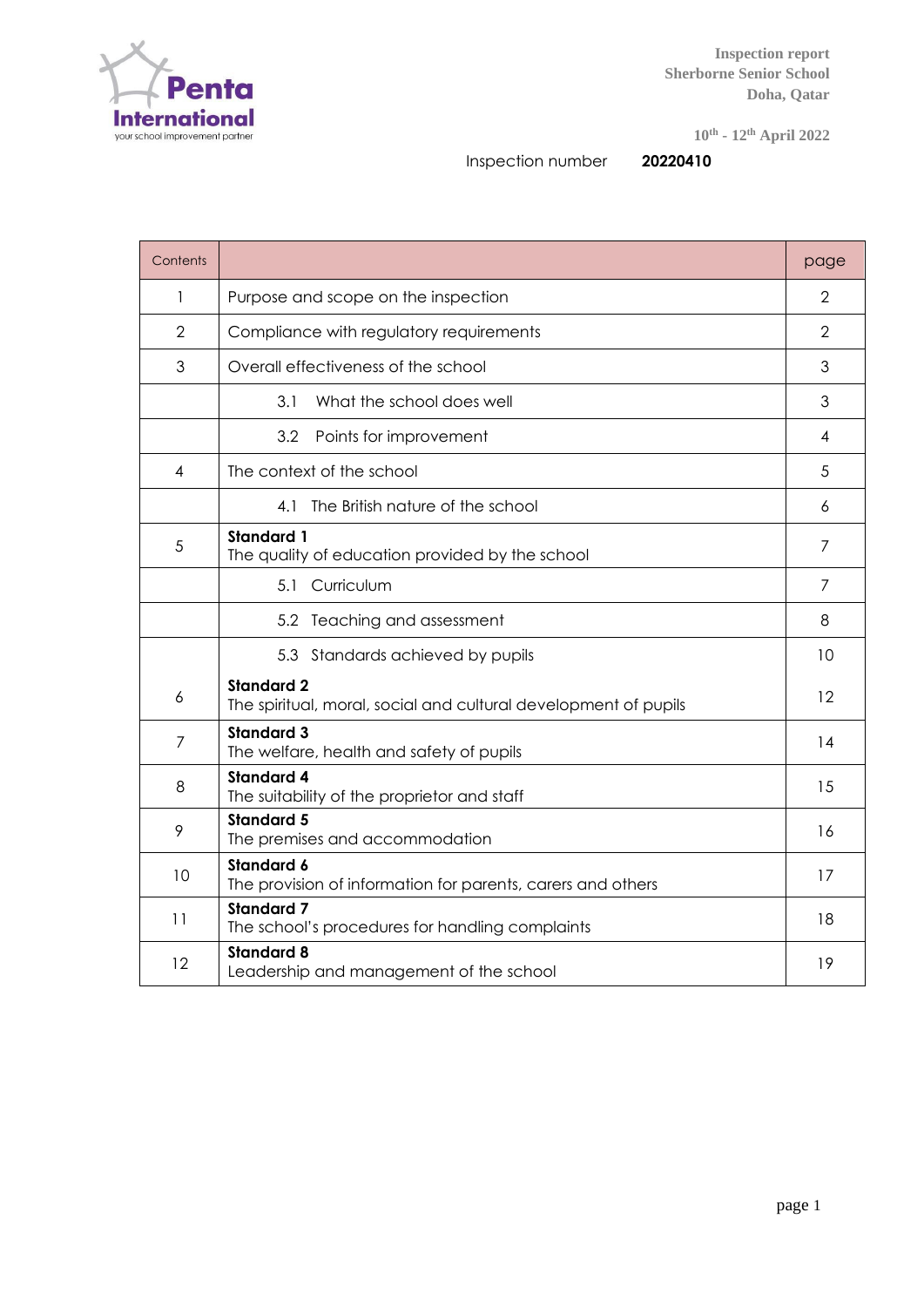

#### 1. Purpose and scope of the inspection

The Department for Education has put in place a voluntary scheme for the inspection of British schools overseas, whereby schools are inspected against a common set of standards that British schools overseas can choose to adopt.

The inspection and this report follow the Department for Education (DFE) schedule for the inspection of British Schools overseas.

The purpose of the inspection is to provide information to parents, teachers, senior managers and the school's management on the overall effectiveness of the school, the standard of education it provides and its compatibility with independent schools in the United Kingdom.

The inspection and report will cover the key areas of quality of the curriculum; quality of teaching and learning; the spiritual, moral, social and cultural development of pupils; their welfare, health and safety; the suitability of the proprietor and staff; the school's premises and accommodation (including boarding); and the school's complaints procedures. An essential part of the inspection is considering the extent to which the British character of the school is evident in its ethos, curriculum, teaching, care for pupils and pupils' achievements.

This inspection was completed by Penta International. Penta International is approved by the British Government for the purpose of inspecting schools overseas. As one of the leading inspection providers, Penta International reports to the English Department for Education (DFE) on the extent to which schools meet the standards for British Schools Overseas.

During the inspection visit, over 70 lesson observations took place, as well as a series of learning walks. School documentation and policies were analysed and data reviewed. Pupils' workbooks were scrutinised, and discussions were held with the senior staff, the management team, and a range of teachers, parents and groups of pupils. The inspection team were in school for three days.

The lead inspector was Colin Dyson. The team members were Ciprian Ghisa and Adam Hassoun.

#### 2. Compliance with regulatory requirements

Sherborne Senior School (Sherborne Senior) fully meets all the standards for British Schools Overseas.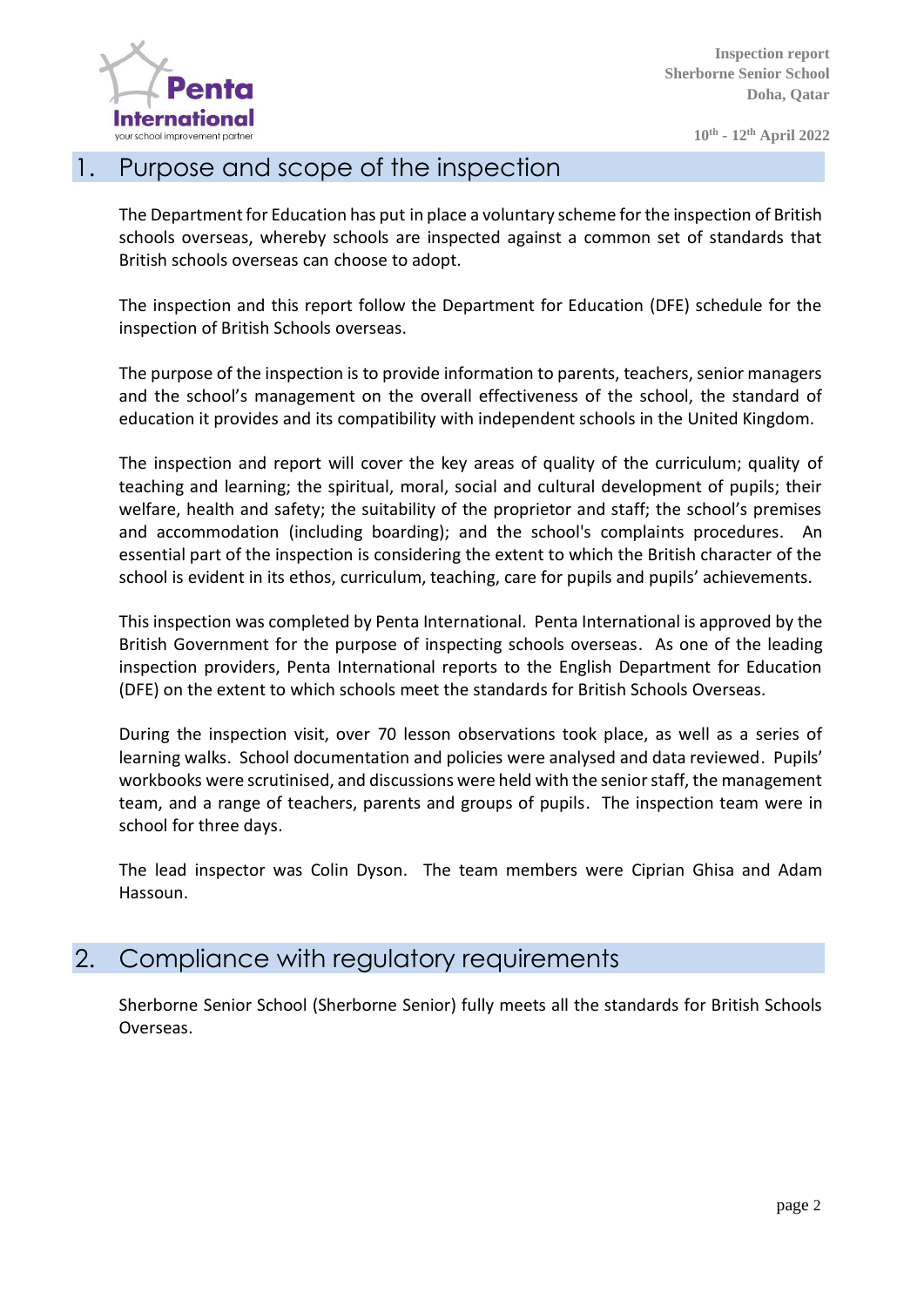

#### 3. Overall effectiveness of the school

Sherborne Senior School is a good school with significant outstanding features. It provides a high quality of education for all of its pupils and fully meets the standards for British Schools Overseas. It shows excellent capacity for further improvement. Pupils and teachers are enthusiastic and enjoy being at school. Strong supportive relationships based on mutual trust and understanding are evident throughout the school.

#### 3.1 What the school does well

There are many strengths at the school, including the following:

- The positive and friendly atmosphere within the school community.
- There is a high level of respect between teachers and pupils, and between pupils.
- The high quality of the curriculum which is distinctively British, adapted to the local context.
- Effective leadership and management across the school ensures smooth educational operations.
- The school looks to the UK for educational guidance, developments and initiatives.
- The high quality premises and accommodation meet the BSO requirements.
- The welfare, health and safety of the pupils are outstanding.
- Pupils' spiritual, moral, social and cultural development is outstanding.
- The leadership and management of the school are effective and secure the smooth operation of the school: the team is committed to further improvements as the school continues to grow.
- The provision of information to parents, carers and others is outstanding.
- The school has been highly effective at coping with the implementation of support during the recent restrictions.
- Leaders have created an appropriate unified structure for management including professional development.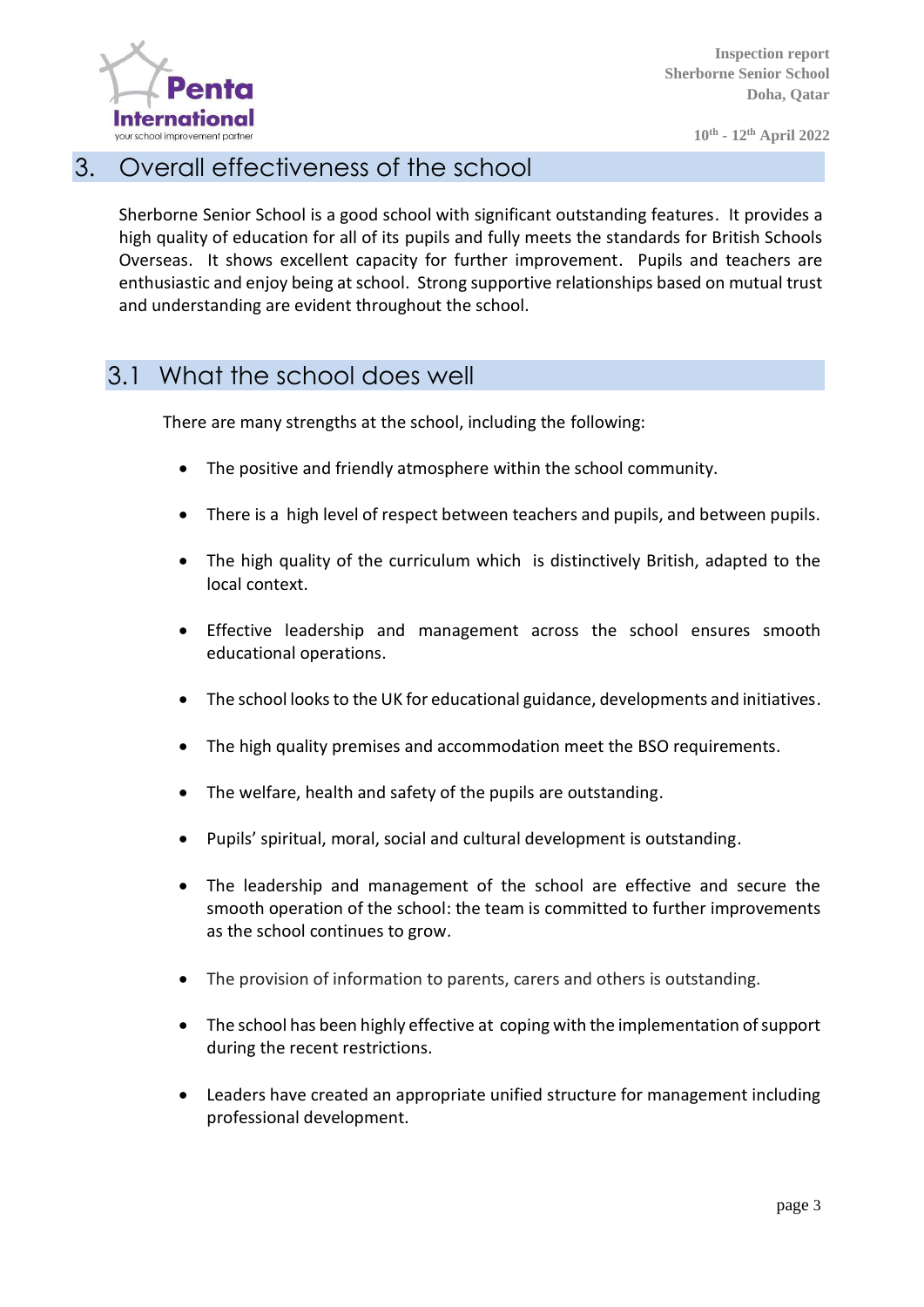

**10th - 12th April 2022**

#### 3.2 Points for improvement

While not required by regulations, the school might wish to consider the following development points:

- Post pandemic, return to assessments at the end of each academic year that are standardised.
- Improve the quality of teaching further, so that all lessons are as effective as the best ones, for example in terms of techniques used (like facilitation) or stretch and challenge for the most able pupils.
- Use the talents of leaders and managers to take a greater shared responsibility in the continuing development of the school.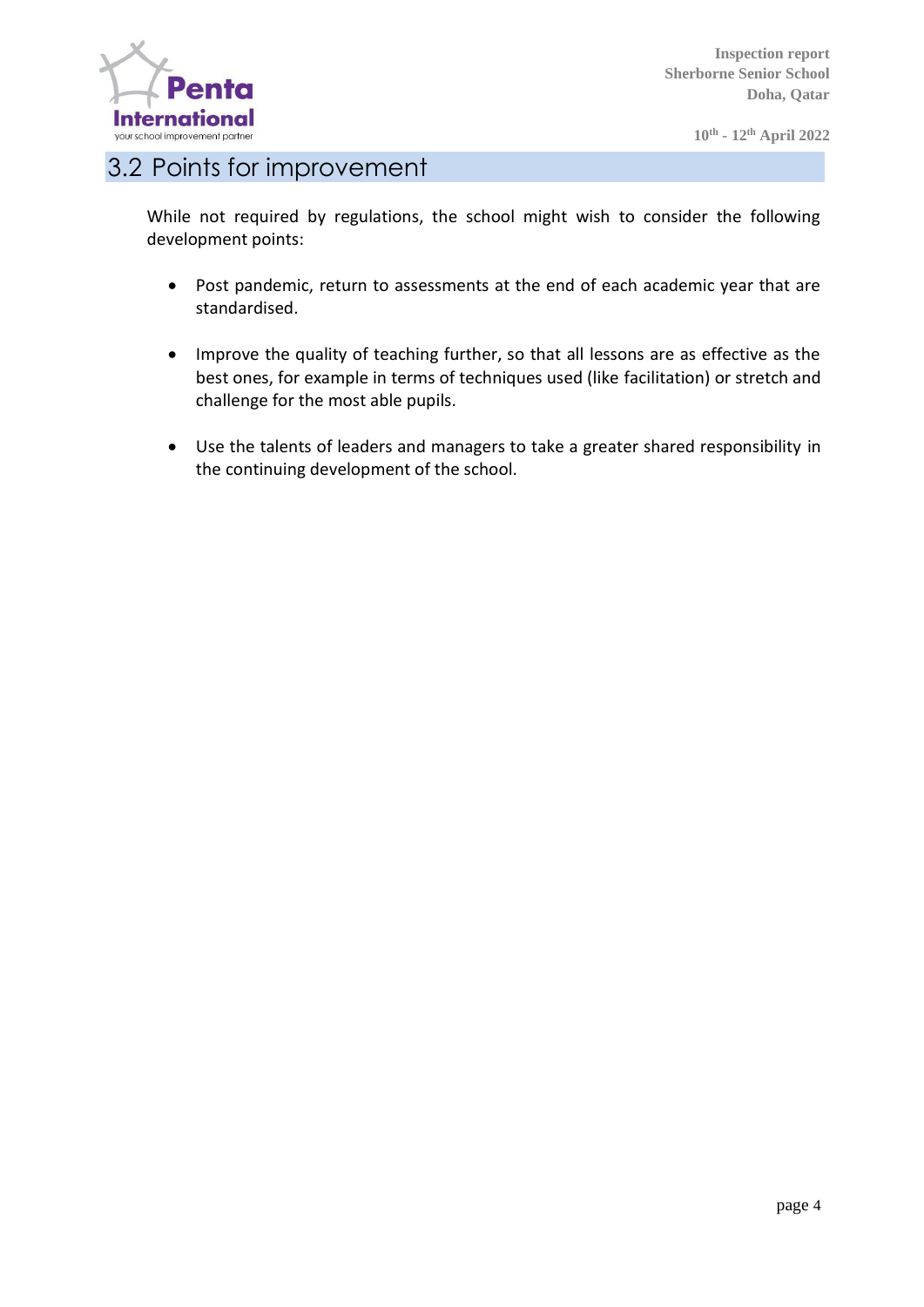

**10th - 12th April 2022**

#### 4. The context of the school

| Full name of<br>school                | Sherborne Senior School, Qatar    |   |             |  |             |       |             |
|---------------------------------------|-----------------------------------|---|-------------|--|-------------|-------|-------------|
|                                       | <b>Building Number 19</b>         |   |             |  |             |       |             |
| <b>Address</b>                        | Street Number 1697, Zone 51       |   |             |  |             |       |             |
|                                       | Mall of Qatar, Doha               |   |             |  |             |       |             |
| Telephone<br>Number/s                 | +974 4459 6400                    |   |             |  |             |       |             |
| Fax Number                            | <b>NA</b>                         |   |             |  |             |       |             |
| <b>Website Address</b>                | sherborneqatar.org                |   |             |  |             |       |             |
| <b>Key Email</b>                      | secretary@sherborneqatar.org      |   |             |  |             |       |             |
| Address/s                             | execsec@sherborneqatar.org        |   |             |  |             |       |             |
| Headteacher/                          | Principal and CEO: Mr Nick Prowse |   |             |  |             |       |             |
| Principal                             | Headmaster: Mr Stephen Spicer     |   |             |  |             |       |             |
| Chair of Board of                     | Sheika Noura Al Thani             |   |             |  |             |       |             |
| Governors/Proprie                     |                                   |   |             |  |             |       |             |
| tor                                   |                                   |   |             |  |             |       |             |
| Age Range                             | $12 - 18$ years                   |   |             |  |             |       |             |
| Total number of<br>pupils             | 586                               |   | <b>Boys</b> |  | 322         | Girls | 264         |
|                                       | 0-2 years                         |   | 0           |  | 12-16 years |       | 459         |
| Numbers by age                        | 3-5 years                         |   | 0           |  | 17-18 years |       | 127         |
|                                       | 6-11 years                        | 0 |             |  | 18+ years   |       | $\mathbf 0$ |
| Total number of part-time<br>children |                                   |   | 0           |  |             |       |             |

Sherborne Qatar is a self-financed family of schools with its own governing body. Sherborne Senior School (with the linked Prep School) is one of this family, currently the only overseas schools operated by Sherborne School, Dorset, UK Sherborne School has half of the appointed membership of the board of governors (including the principal and CEO of Sherborne Qatar), and the local Qatari owners have the other half. Sherborne Qatar's ethos and brand are monitored from Sherborne UK. The principal of Sherborne Qatar and the headmaster of Sherborne UK are in regular contact.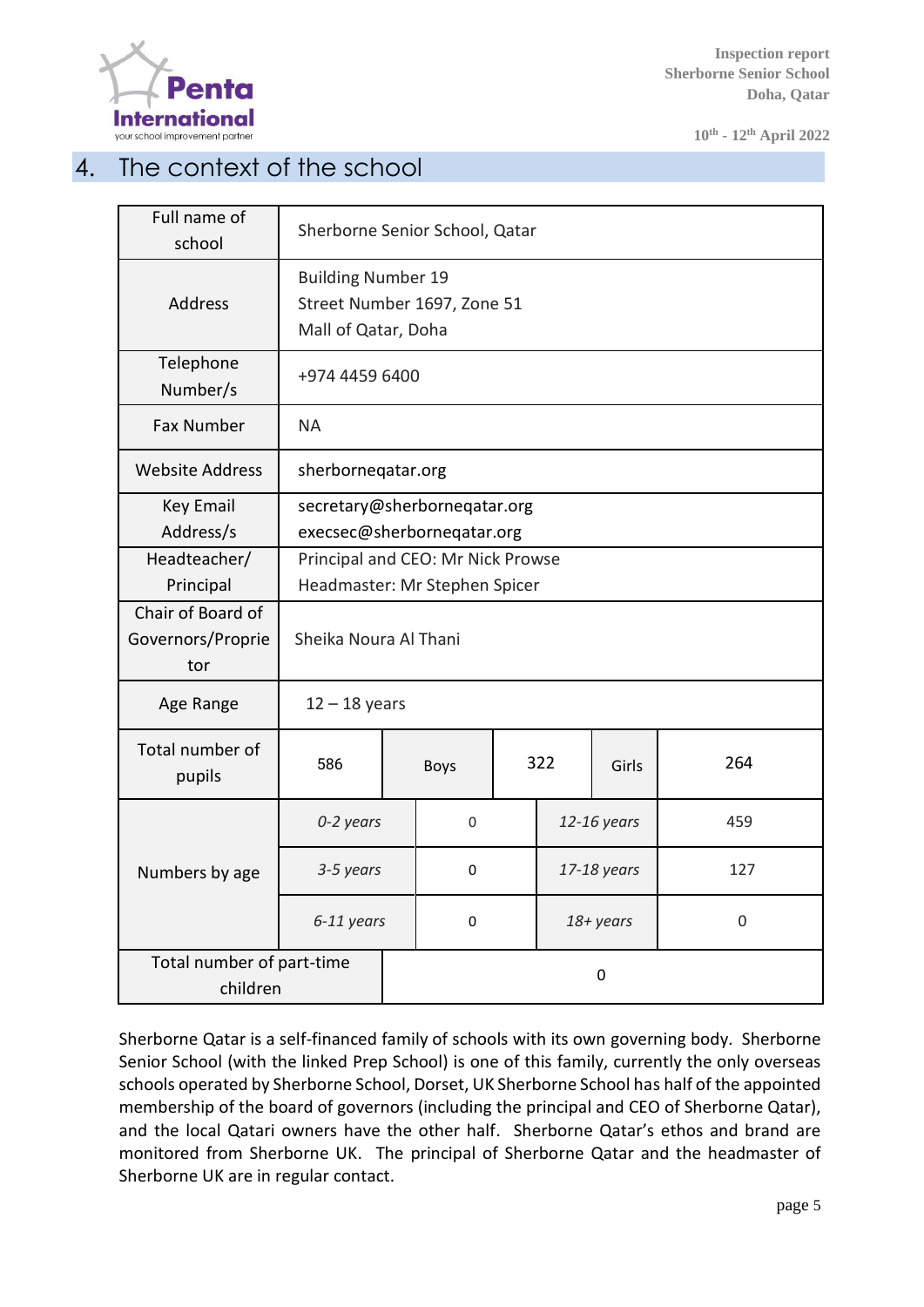

**10th - 12th April 2022**

#### 4.1 British nature of the school

Sherborne Senior School fully meets the standard.

- The ethos, nature and appearance of the school is recognisably British, and mirrors what would be found in the independent sector in the UK.
- Sherborne Senior School adopts 'best practice' from the UK.
- Styles of teaching and learning are informed by UK best practice: staff professional development is used to develop consistency of approach in this area. Consequently, pupils can enter schools in the UK without disruption.
- The school is an accredited British Schools Overseas (BSO) school and is a member of the British Schools in The Middle East (BSME).
- All pupils and staff (other than SLT) at Sherborne Senior School belong to a British system of six houses.
- Parents value the high quality of the British curriculum.
- The vast majority of teachers are British and/or British trained and qualified, with experience of teaching in British schools.
- The vast majority of communications from Sherborne Senior School to families and pupils are provided in English.
- The school has a uniform policy, like many English schools.
- The school's house systems, school council and rewards practices reflect those used in English schools.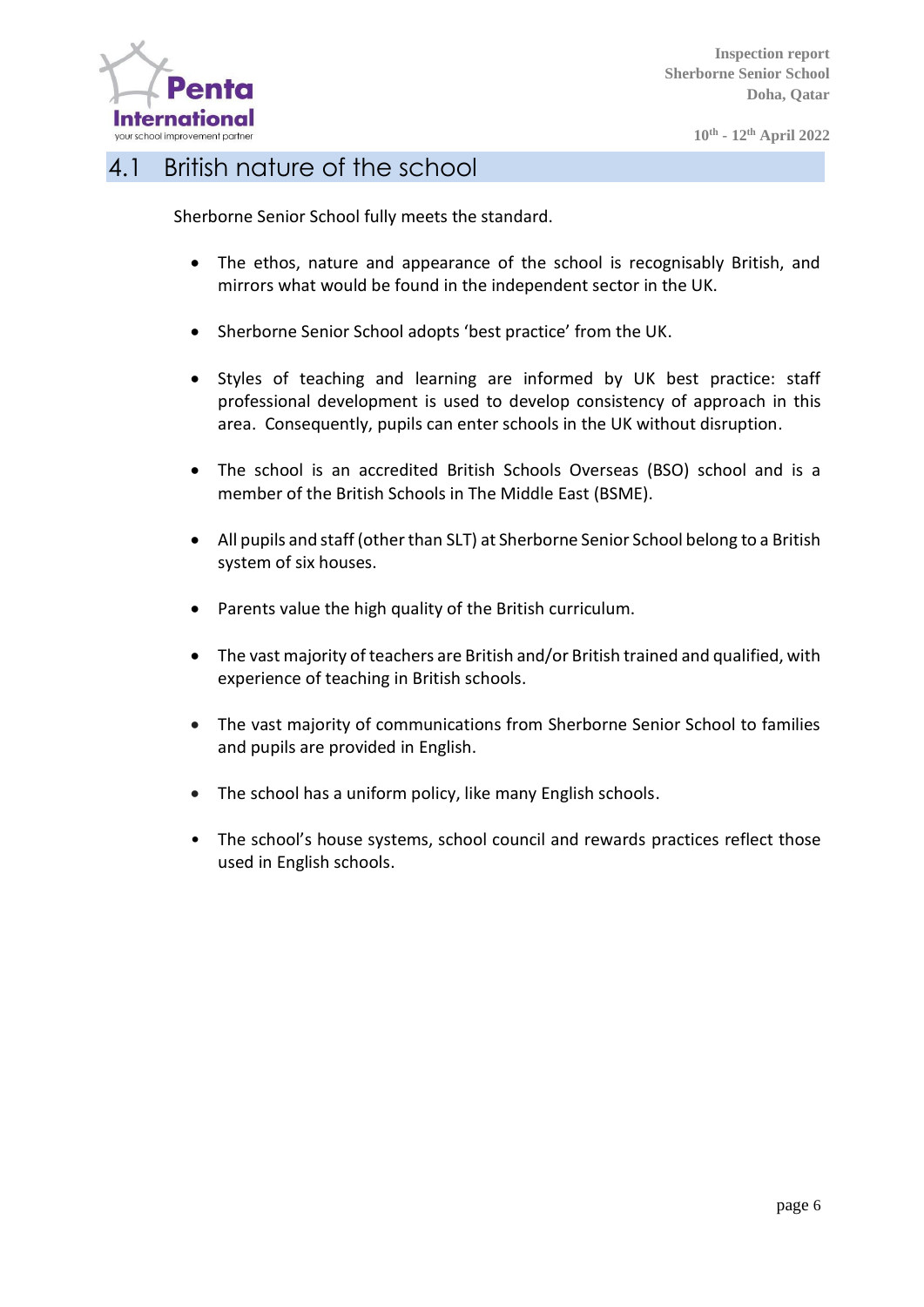

**10th - 12th April 2022**

## *5. Standard 1* The quality of education provided by the school

The quality of education provided is overall good with excellent features. The school fully meets the standards for BSO.

#### 5.1 Curriculum

The quality of the curriculum is outstanding.

Throughout the senior years, there is a well-planned and flexible curriculum that is designed to meet the varying needs of the pupils. The KS3 curriculum is closely aligned to the National Curriculum of England but has been successfully merged with the Qatar Ministry Curriculum in Arabic and Islamic studies.

The school offers a curriculum that aims to inspire all groups of pupils to develop a lifelong love for learning and to embrace challenges so that they reach their full potential. Sherborne Senior School celebrates diversity and aims to create global citizens who are dynamic, creative, independent learners. The school embraces innovation and technology and this is reflected in all pupils' skills and abilities using ICT. This has enabled the school to successfully teach the full range of curriculum subjects to all pupils when learning has been online.

The curriculum promotes the key attributes of teamwork, participation, resilience, confidence and co-operation alongside support for high levels of attainment and progress. The curriculum is relevant, inclusive, and highly successful in providing effective preparation for the opportunities, responsibilities and experiences of life in British society. For example, it encourages pupils to learn about and embrace a range of cultures, explore how different societies work and develop their employability skills. All pupils have many opportunities to learn about the important values of tolerance and respect for different religions, most notably through the moral-education programme. Pupils say the school encourages friendship and acceptance of all.

The curriculum supports rapid English language proficiency with adaptations and age appropriate resources provided to ensure that pupils can be successful in all subjects. The school currently offers a wide range of timetabled subjects in Key Stages 4 & 5, and is planning to offer even more as the school continues expansion. By widening the range of academic options available the school will be able to provide further opportunities for pupils to develop talents, interests and aspirations. From 2022/23 Key Stage 4 pupils will also have the option of studying i/GCSE Design Technology. Core subjects, English, mathematics , science and languages are taught as discrete ability set groups. Alongside these subjects the school encourages pupils to study Humanities and an additional language. For those pupils who it is appropriate the school enables pupils to study three science subjects.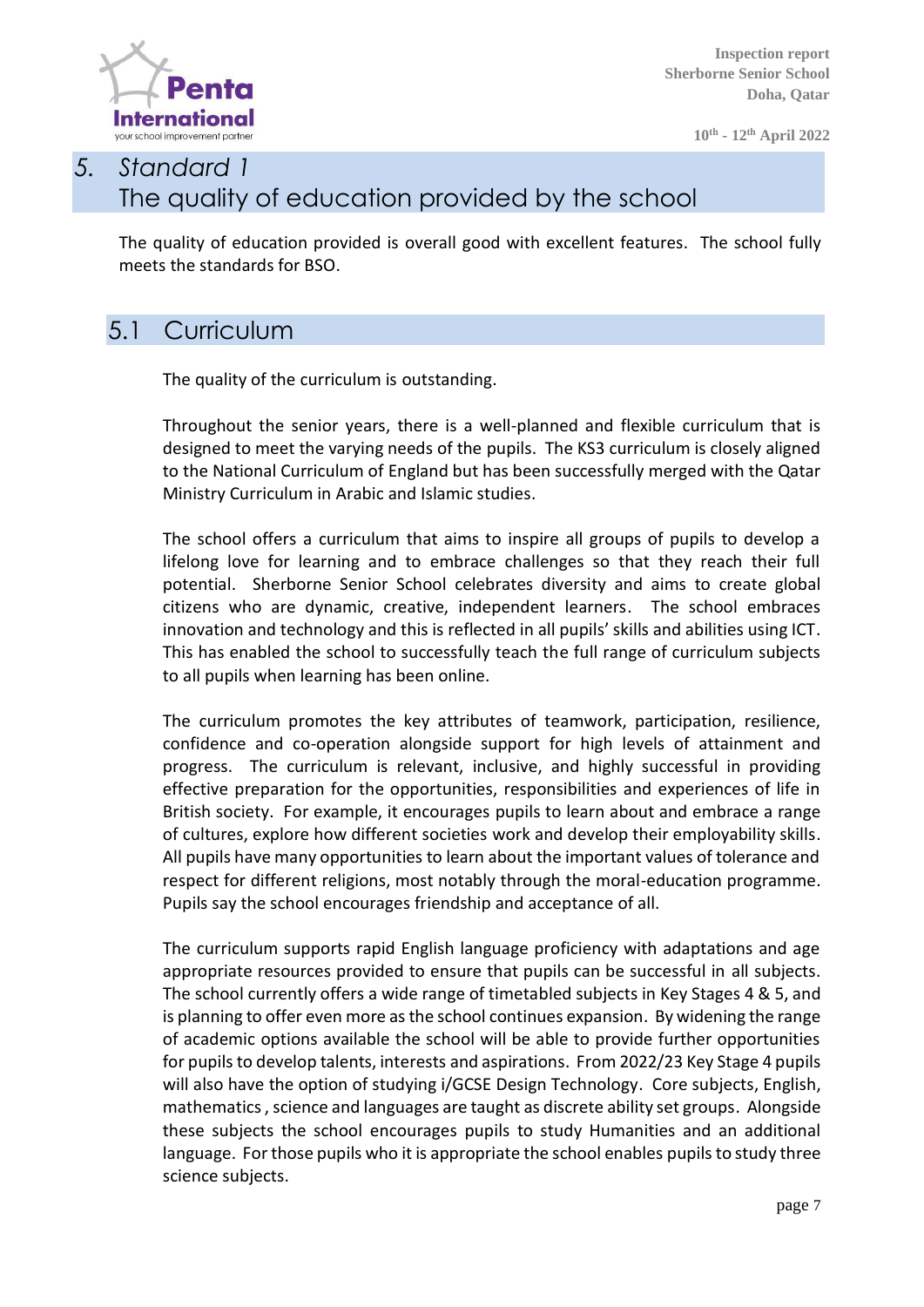

#### 5.2 Teaching and assessment

The quality of teaching is good with a significant number of excellent lessons.

Teaching is mostly good with a significant number of outstanding lessons in the senior section. Most teachers have a strong subject knowledge and a secure understanding of how to teach an English curriculum successfully. Lesson planning is consistent and produces many lessons that engage pupils and enable them to gain a greater understanding of the subjects studied. Following a return to normal onsite teaching arrangements, middle leaders have recognised that the pace of learning, having been negatively impacted by the restrictions of the pandemic, is an area for development. Technology is used well for teaching and learning across the curriculum. The schools own monitoring systems also aim to ensure that the quality of teaching is consistently good.

In the very best lessons teachers used questioning to check understanding and to encourage pupils to develop and justify their views. However, in many lessons the level of challenge did not always stretch the pupils appropriately leading to lower levels of progress. In the less good lessons, the use of data from prior learning was not always evident, resulting in the individual needs of pupils not always being met. Differentiation was identified by senior and middle leaders as an area for development already resulting in a review and professional development opportunities.

Pupil behaviour is excellent and teachers managed the occasional lapse effectively resulting in lessons being rarely disrupted. When lessons lacked challenge pupils demonstrated high levels of self-control, highlighting their understanding of expectations for behaviour.

Throughout KS4, in the best lessons, there is enthusiasm and energy in teaching and therefore in learning. Teachers typically demonstrate a good subject knowledge, which engages pupils and encourages them to work well independently. The best lessons are planned with well-timed, engaging activities. For example, in a maths lesson pupils watched a practical video before working collaboratively to define the strategy for finding the formula for the volume of a cone. In a history lesson, pupils were fully engaged discussing the historic impact on the unification of Germany.

Across KS5, the majority of the lessons are good. Expectations are generally high with regards to pupils' behaviour and attitude towards learning. The teachers have a solid subject knowledge and they use a large range of very good quality resources. The use of technology is excellent, by both pupils and teachers. The lessons follow a standardized structure which allows the teachers to meet the learning objectives and supports pupils' learning behaviour. Relevant activities were in place to prepare the pupils for their IGCSE, AS and A-Level exams. In the best of the lessons, the pupils are challenged, very good questioning is evidenced, and differentiation is visible through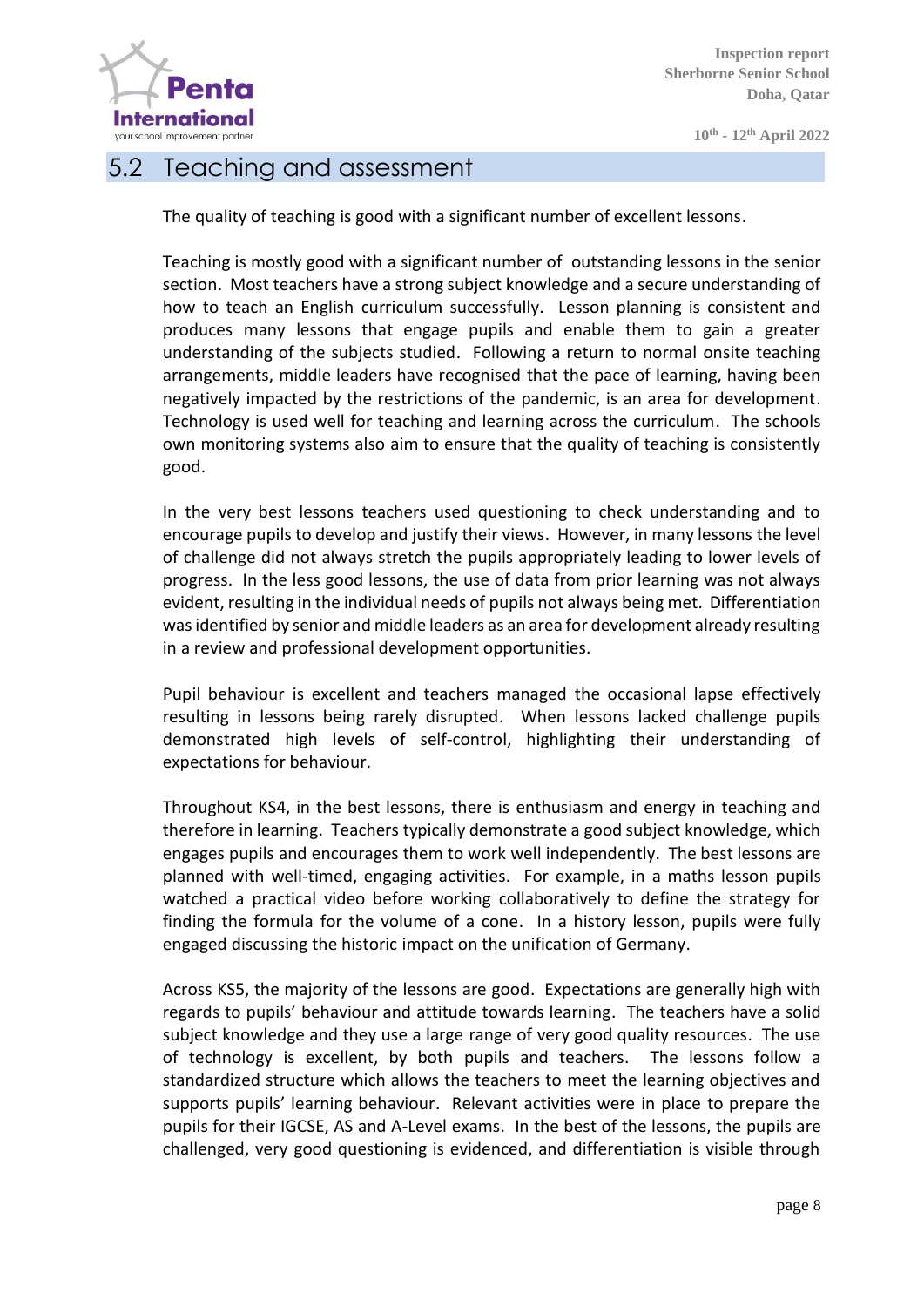

relevant extension activities. Feedback is developmental and self-assessment is consistent.

In some lessons, teaching is teacher led with missed opportunities for the active participation of the pupils, collaborative work between pupils and peer-assessment. The pace of the lessons is sometimes slow affecting the level of engagement of the pupils.

When the opportunity arises, pupils are eager to learn independently and they enjoy sharing their knowledge and skills. The majority show resilience in sticking with a task until they see it through. Generally, pupils collaborate successfully, sharing ideas and communicating effectively.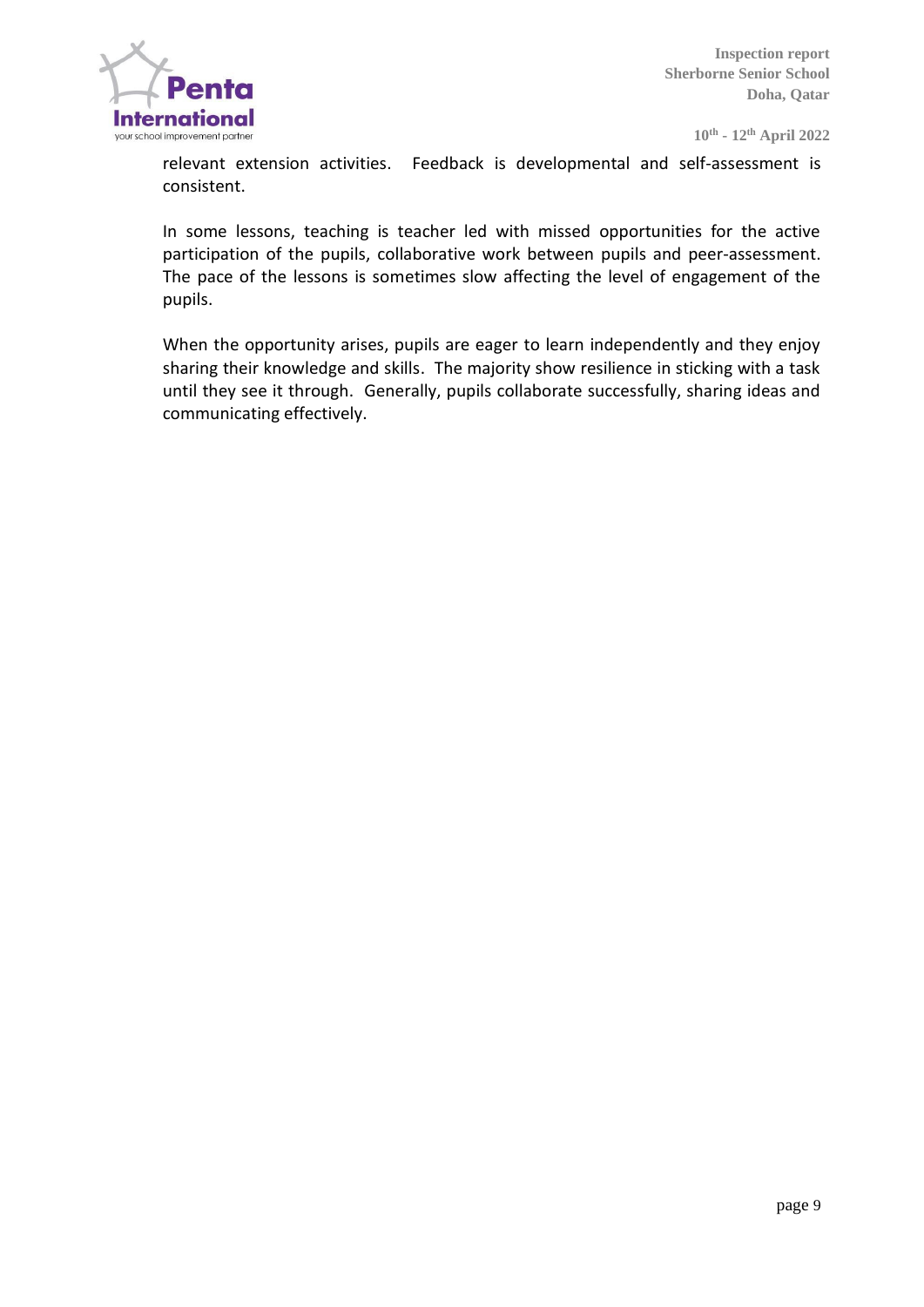

#### 5.3 Standards achieved by pupils

Standards achieved by the pupils across the school are consistently good with elements that are outstanding, for example external examination results and value added, demonstrating excellent progress in KSs 4 and 5.

It is not possible to be definitive about attainment without external verification through public examination results. The school has confidence in the rigour, accuracy, and consistency of its internal processes. Pupils across all year groups make good progress, which is illustrated by the results of the school regular system of internal assessments and by the results of the IGCSE and AS and A-Level exams. Their very good behaviour and attitude towards learning allow them to develop a wide range of skills across all subjects. Pupils throughout the school display a very good level of English, being confident in their communication abilities. Pupil progress is monitored across all the academic departments and in all key-stages. Sherborne School implements baseline and regular internal assessments and mock test sessions tracking pupils' progress and effectively support the preparation for examinations in KS 4 and 5. A very broad range of data is collected and translated into individual development and intervention plans allowing the pupils to make progress or to close the gaps in their learning. Consistent and effective learning support is offered to pupils, aiming to ensure the rapid inclusion of all pupils in the mainstream learning level.

The pupils are working to reach high aspirational target grades set at the beginning of each academic year. CAT4 assessments are also used to help teachers set the right level of challenge for each individual pupil. Consistent self-assessment is evidenced in most of the lessons across the school. Formative feed-back is given to pupils in most of the lessons and in most of their individual work.

In KS3, the internal assessments indicate that 75% of pupils who have been in school for the whole middle school learning experience meet the expected levels for English, Maths and Science.

In KS4, pupils achieved very good results in their 2021 IGCSE examinations: 49% of all IGCSE grades were the top 9 to 7 grades, compared with 29% in the UK; and 91% of all grades were a grade 4 or higher, compared to 77% in the UK; 93% of pupils achieved 5 or more pass grades at grade 4 or higher (up from 91% in 2020); and 85% of pupils achieved 5 or more pass grades including English and Mathematics at grade 4 or higher. Very good results are registered at Key Stage 5 level: 80% of all grades at AS level were in the A\*-C range – up from 74% in 2020; and 86% of all grades at A2 level were in the A\*-C range – up from 83% in 2020.

On completing their studies, the majority of pupils go on to university to continue their education. The pupils benefit from consistent university admission guidance allowing them to attend prestigious universities in a variety of countries including the UK, Qatar, Canada, Turkey, Israel, Egypt, The Netherlands, and Australia.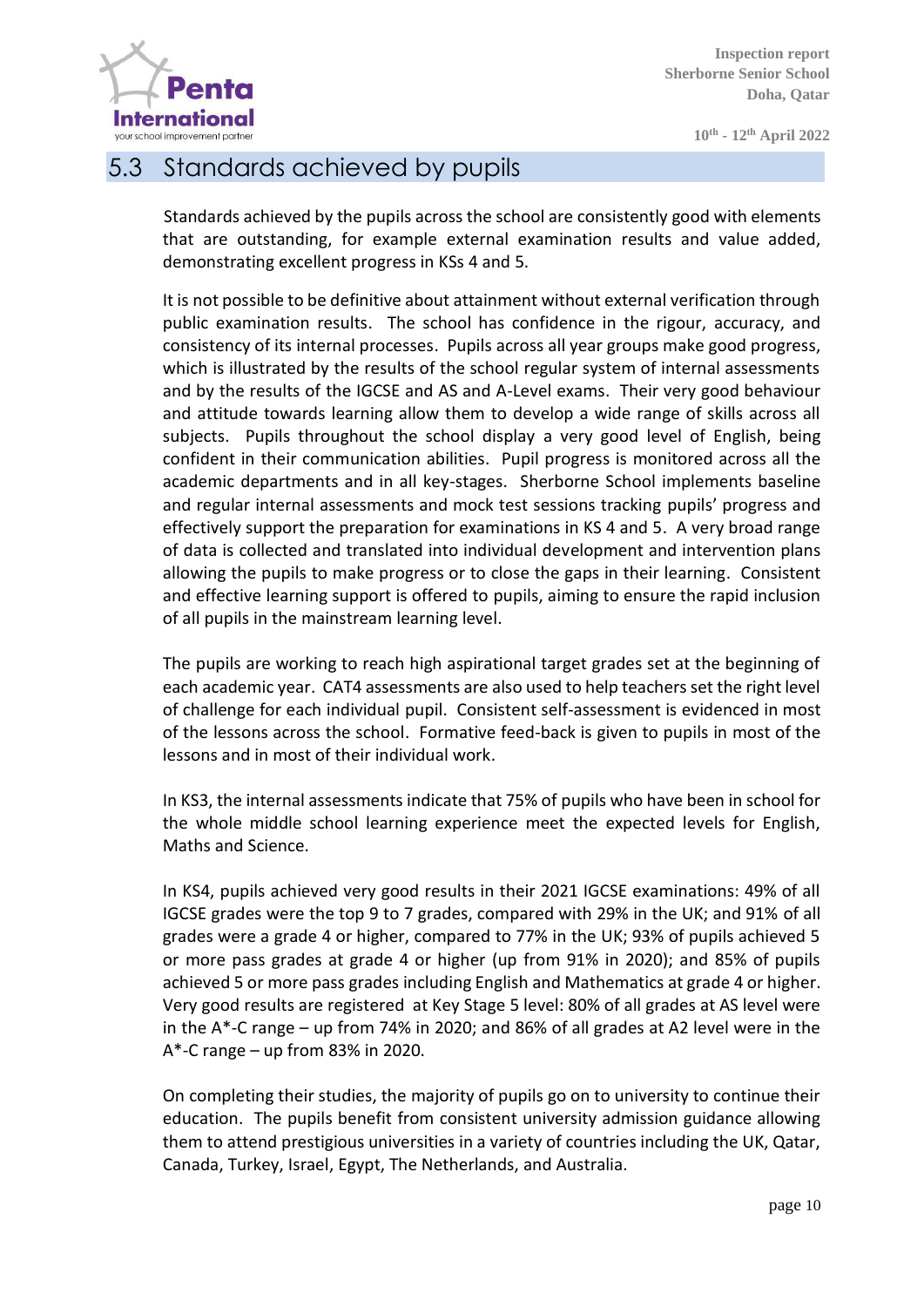

The school successfully enables pupils to develop their personal skills and qualities. They meet high expectations of behaviour, and positive attitudes towards learning as well as towards each other. As a result, by the time they leave the school, they will have the necessary skills to move successfully to the next stages of their lives, to face the challenges of the contemporary world.

Attendance figures on the days of the inspection was 92%. This indicates an improvement from the period before the pandemic. The school is making consistent effort to constantly raise parents and pupils' awareness on the importance of very high attendance on their progress and set high expectations on punctuality.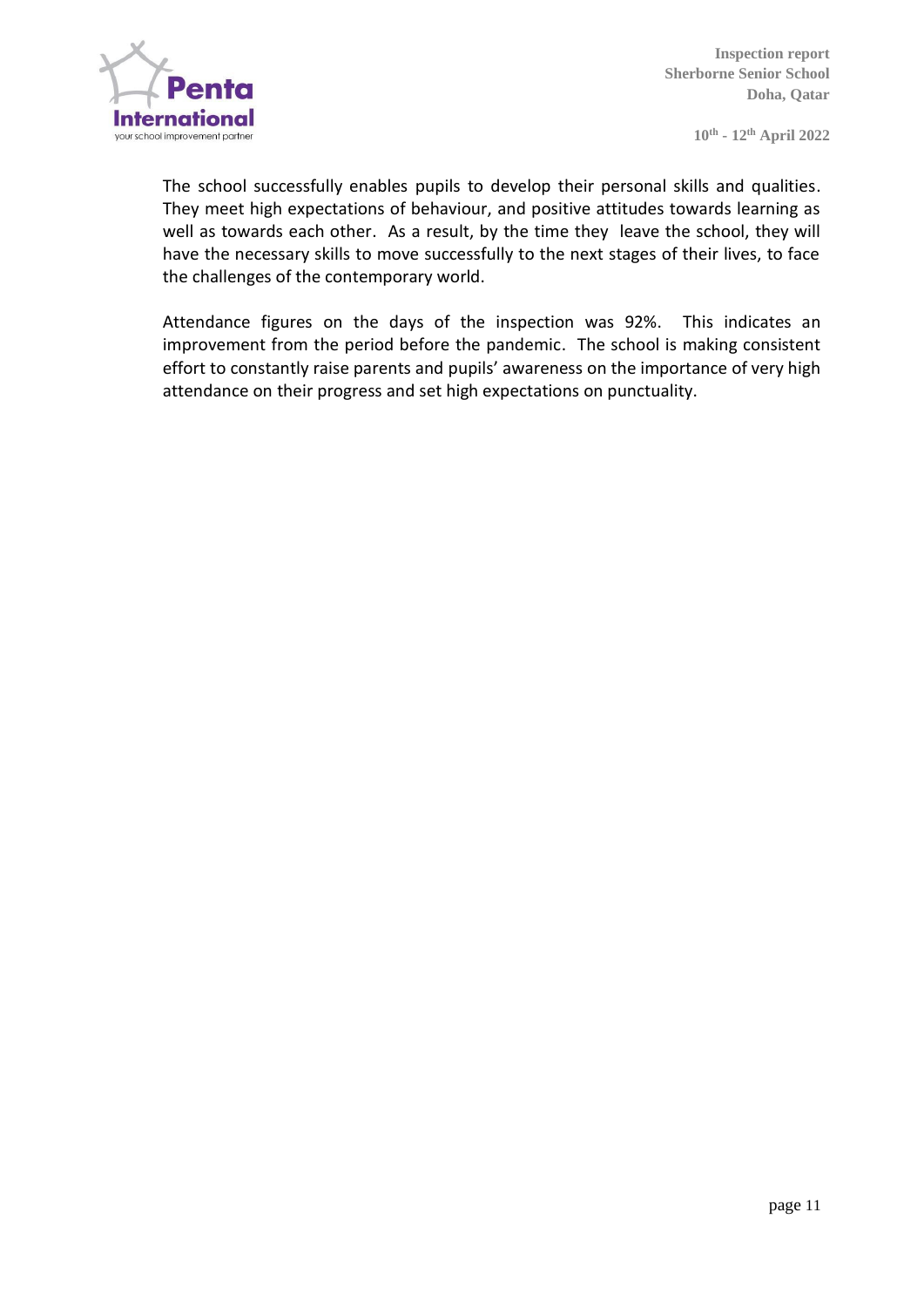

## *6. Standard 2*  Spiritual, moral, social and cultural development of pupils

The spiritual, moral, social and cultural development of the pupils is excellent. It is a key strength of the school.

The school fosters and enhances a feeling of togetherness and friendship. Pupils develop their self-knowledge and self-confidence, preparing to face the challenges of the contemporary world. The pupils show respect for one another, for their teachers and for their environment, clearly meeting the schools' high expectations on behaviour. Their friendly disposition and tolerance and respectful attitudes allow them to develop to their full potential. The ethos of the school ensures the development of a very multicultural environment which values diversity and promotes the respect for the traditions of the local pupils as well as of the international ones. The school actively promotes tolerance and a respect for human differences. This is embedded in the culture of the school. Pupils from 63 nationalities are encouraged to share their stories in class discussions, in assemblies or during the International Day.

Structures such as the houses, pupil buddies, student council, health champions and pupil mentors ensure that there is a strong pupil voice in the decision-making process of the school. Pupils are regularly consulted and they are very confident in expressing their views which are valued by the leadership of the school.

The house system is integral to the school and the spirit of friendly competition is visible around the campus, reinforcing the values and the vision and mission of the school. The pupils play a decisive role in the leadership of their house, most of the activities and programmes being led by them. The house involvement highly contributes to the development of the pupils as well-rounded persons, with a special focus on their social as well as emotional wellbeing. The houses also have a great contribution to the rapid integration of the new pupils in the school community. The pupils are well supported by a very effective learning support team. Together with the house leaders, teachers and pupils, they also work to ensure a good transition of the pupils from the Prep School to the senior.

The pupils have many opportunities to develop their leadership, communication, and interpersonal skills as well as to broaden their understanding of the world. They value the projects, the extracurricular clubs, the pupil led activities, the work experience programme for Year 10. MUN, debate, sports, fitness and the medical club. All have a great impact on their development and on their preparation for the life beyond the school. The school has worked effectively in maintaining as many of these activities as possible during the COVID 19 pandemic period in an online environment and is making clear steps for reintroducing them once the legal restrictions are lifted. Charity projects and activities are organized by the school developing pupils' involvement in the community.

Nearly all teachers create a positive and friendly learning environment, in which all pupils are able to clearly articulate their thoughts and feelings. They feel confident and comfortable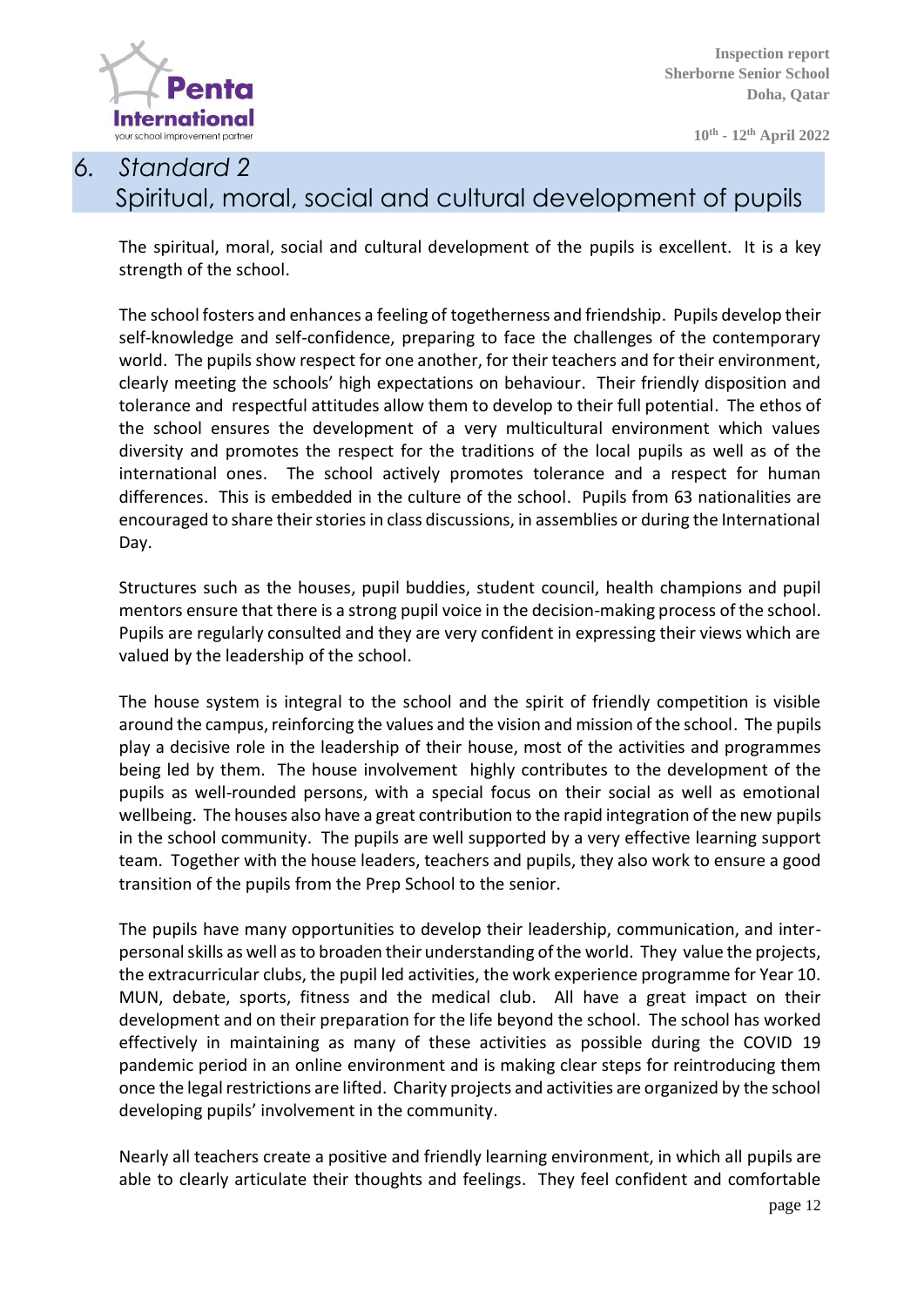

**10th - 12th April 2022**

about asking for help. A lot of trust is put in their tutors and heads of year. The tutors played an effective role in supporting the pupils during the challenging period of the pandemic. Active tutor time, a strong PSHE curriculum, regular assemblies and celebration of success contribute to a strong social development.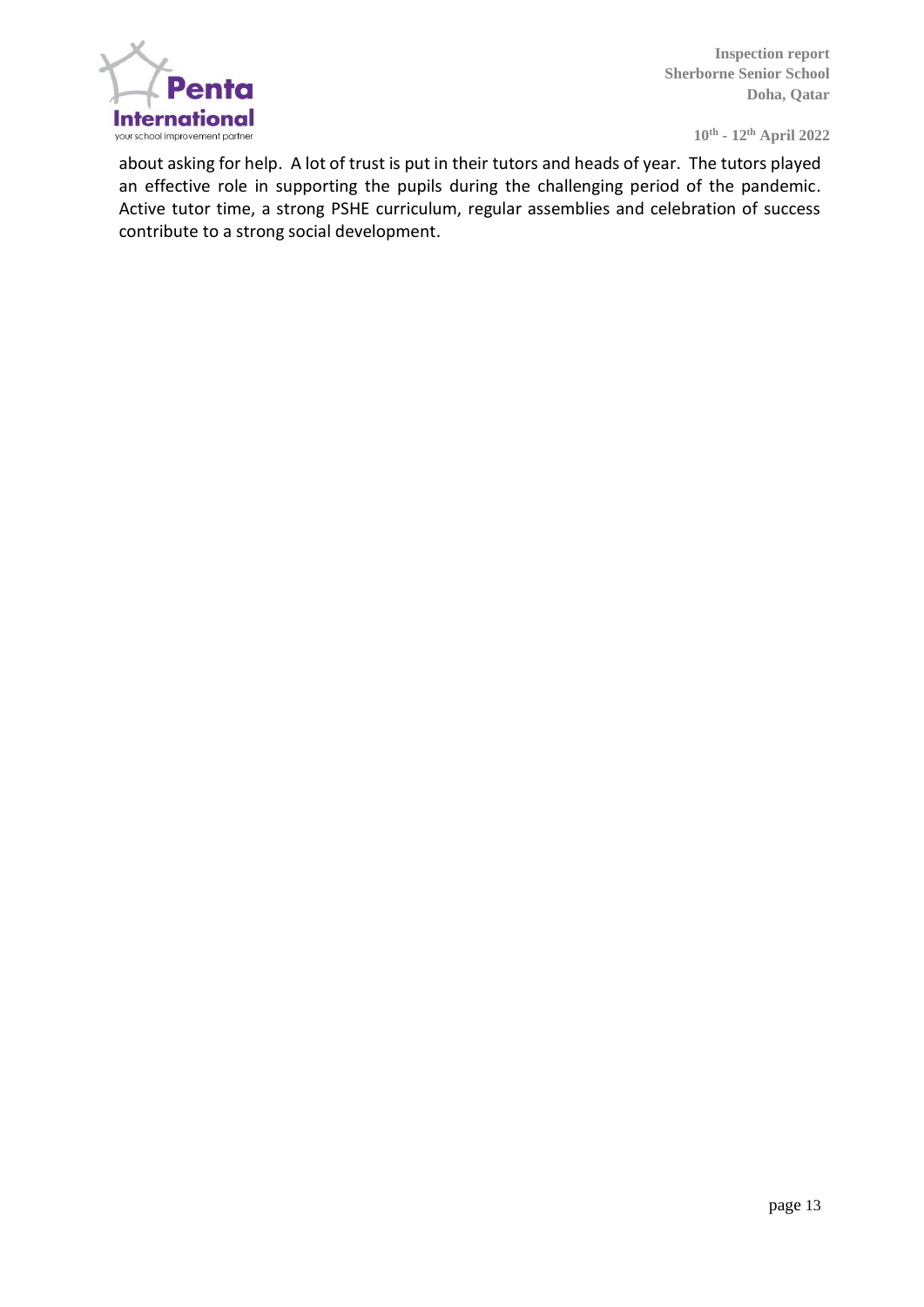

**10th - 12th April 2022**

# *7. Standard 3* The welfare, health and safety of the pupils

The provision for the welfare, health and safety of the pupils at Sherborne Senior School is excellent.

Safeguarding arrangements, including training for staff and pupils, are rigorous and well monitored and exceed UK requirements. The school designates a Child protection coordinator and two child protection officers that receive Level 3 training. All staff are trained in-house and are aware of the procedures involved. Both around the school and in assemblies and lessons, advice for pupils is clear about how they should react if they are concerned about abuse or threats. Level 2 safeguarding training for teachers and other staff takes place at the beginning of each year and is repeated periodically. Scrutiny of surveys and discussions with parents indicate that they feel that their children are both safe and happy.

The school takes pupil well-being and mental health seriously and is an area of strength for the school. This is addressed through a number of successful strategies including rigorous analysis of pupil trends, a well-being curriculum and staff workshops on well-being and mindfulness. The school counsellor can be accessed via a referral system offering on-going support and assurances to pupils. This is an invaluable resource and has been identified by the school as an area that may need to be expanded as the school grows. During the measures taken as a result of COVID-19, pupils' well-being was monitored by the school. Now that all pupils are back in school, well-being is monitored by all adults in the school. Pupils know what to do if they have a concern about themselves or others. On these rare occasions, a confidential conversation takes place which involves all relevant people. Pupils in the school councils said that they felt very safe and looked after both in and around the school. The school has very effective anti-bullying procedures ensuring that pupils understand how to keep themselves safe, including online. Bullying incidents are rare and are dealt with effectively. There are designated trained first aiders and their certificates are up to date. A detailed written behaviour policy is backed by an excellent and well-understood rewards and sanctions policy. Staff systematically record any incidents which enables tracking of behaviour over time. Behaviour of pupils in class and around the school is excellent.

Security is appropriate, with security guards at all gates and the reception area. They are courteous and friendly but strictly ensure that only those authorised are admitted to the school. Arrival and departure routines are exceptionally well organised and security guards and senior staff monitor the flow. The school has two nurses, in excess of the local minimum requirement, that provide timely and effective first aid in a purpose-built clinic. The clinic staff maintain accurate records of treatment, store and administer medication securely and provide guidance on healthy living.

School leaders robustly ensure that the school complies with all health and safety requirements. A rigorous risk assessment procedure is in place covering all activities.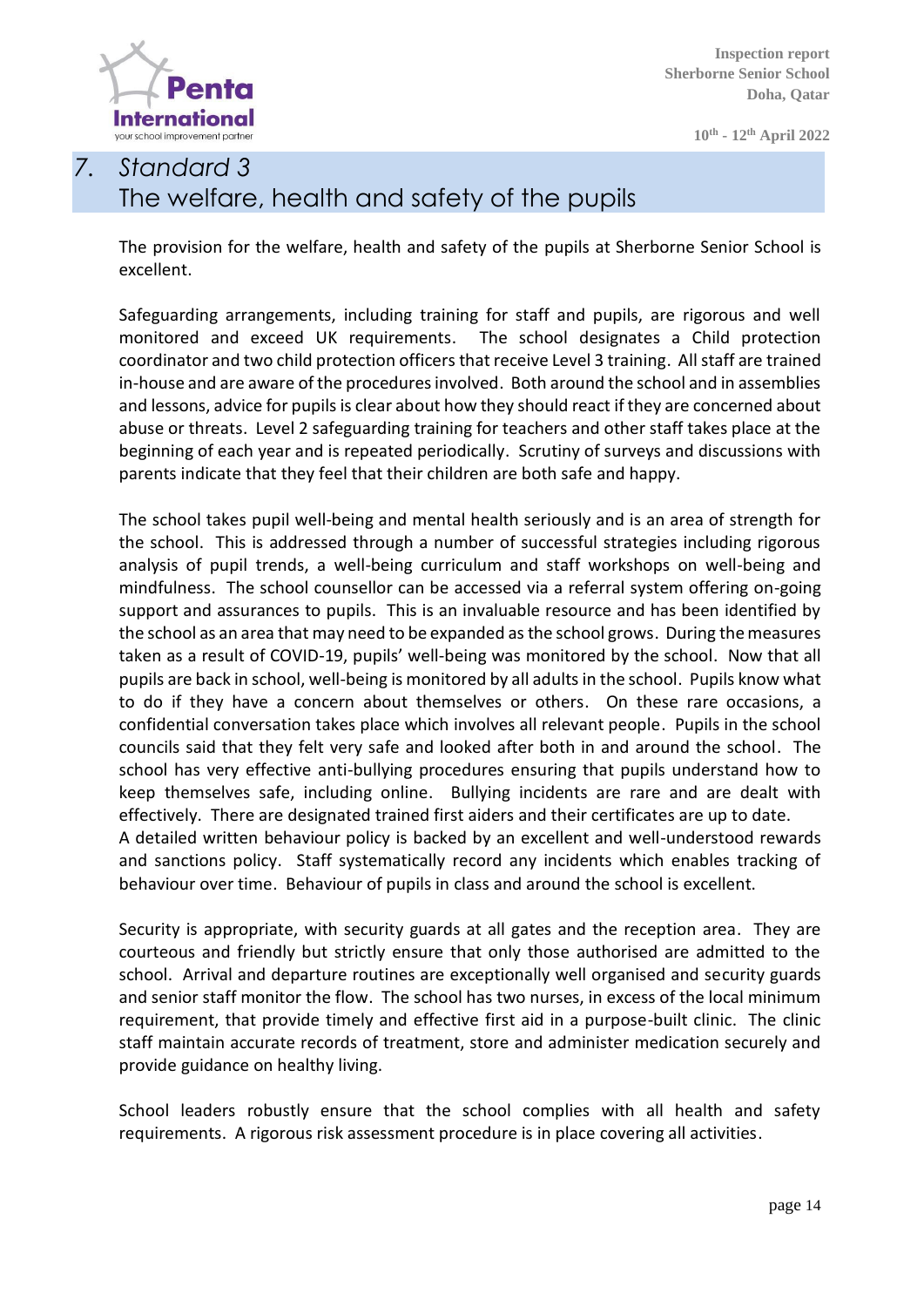

**10th - 12th April 2022**

# *8. Standard 4* The suitability of the proprietor and staff

The suitability of the proprietor and staff at Sherborne Senior School fully meets the requirements of the BSO Standard.

The school has a comprehensive single central record of all staff, including supply staff, governors, and support staff. This document records that all the required checks are in place and confirm that employed staff are suitable to work with children, are not on the prohibition from teaching list, and have the right to work in Qatar. All appropriate checks are in place prior to confirming any appointments. The Human Resource department accurately maintain all records and ensure all updates are made and information is stored safely.

Those involved in the recruitment of staff have undertaken appropriate training. Recruitment procedures are of the highest standard with rigorous selection and checking of references prior to interview. This means the school is able to recruit high calibre teaching staff, most of whom are British trained, with considerable experience of the UK curriculum.

The safeguarding and child protection procedures are very thorough and mirror the expectations of both UK legislation and of the host country. The school's board members and leaders understand how important it is for these checks to be made and are vigilant in ensuring these are carried out especially for staff transferring from other overseas positions, which may not be their home country. The school puts a high regard on the additional international police clearance certificates, and DBS checks to ensure all staff are suitable. The safeguarding and child protection procedures are very thorough and mirror the expectations of both UK legislation and of the host country.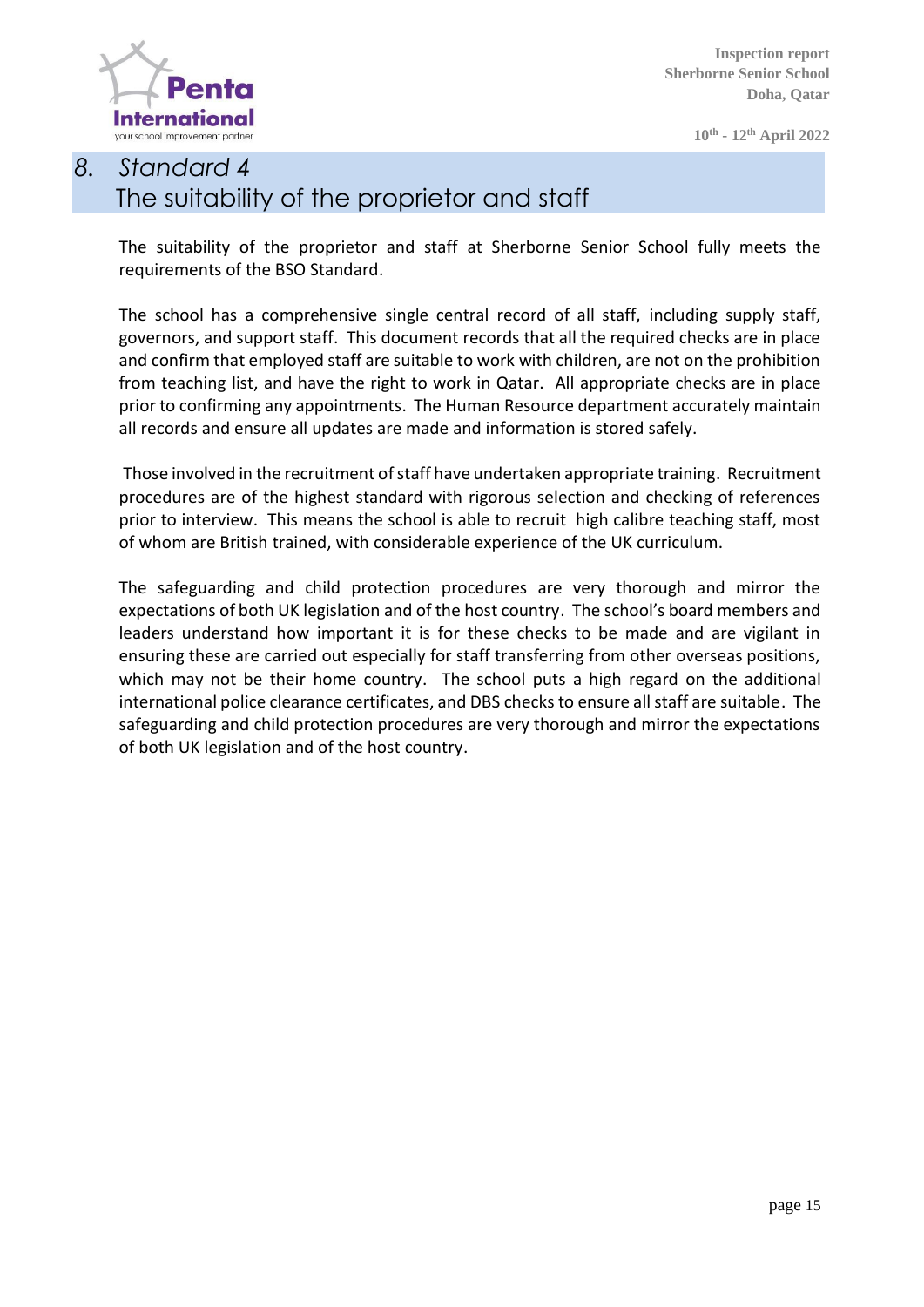

**10th - 12th April 2022**

# *9. Standard 5* The premises and accommodation

The premises and accommodation at the school are outstanding.

Pupils enjoy an outstanding learning environment. There are 74 classrooms; 12 science labs; ICT and robotics suites; specialist drama, art and music facilities; a 250-seat theatre; a large cafeteria; and, multiple sporting areas, including a 100m running track, two sports halls, a large multi-purpose pitch and a 25m swimming pool. The school also has multiple, and very attractive, shaded outside recreational areas for pupils to enjoy at break times, along with separate safe areas for physical activities. Future plans include the opening of a number of design and technology centres. Pupils enjoy the use of several large auditoriums and halls which provide excellent venues for drama and musical performances.

Classrooms are a good size and are resourced well; this enables teachers to meet pupils' learning needs in a variety of ways. For example, ease of movement allows the size and make up of teaching groups to change quickly, depending on the nature of the learning task. Pupils make regular use of laptops and tablets to support their learning and enjoy learning with the aid of available technology such as the interactive boards and visualisers. The highly efficient operations team and relevant authorities carry out regular checks of the premises and accommodation; the school has all of the certificates required to operate safely. The cleaning and maintenance team ensure that the buildings, toilets, grounds and classrooms are cleaned and maintained to a high standard. Pupils take a great pride in the school environment and treat their surroundings with respect. Safety and security within the school community are paramount. There are highly effective systems in place to ensure the security of the grounds and premises. The school buildings allow safe access for all pupils, including those who have special educational needs and/or disabilities.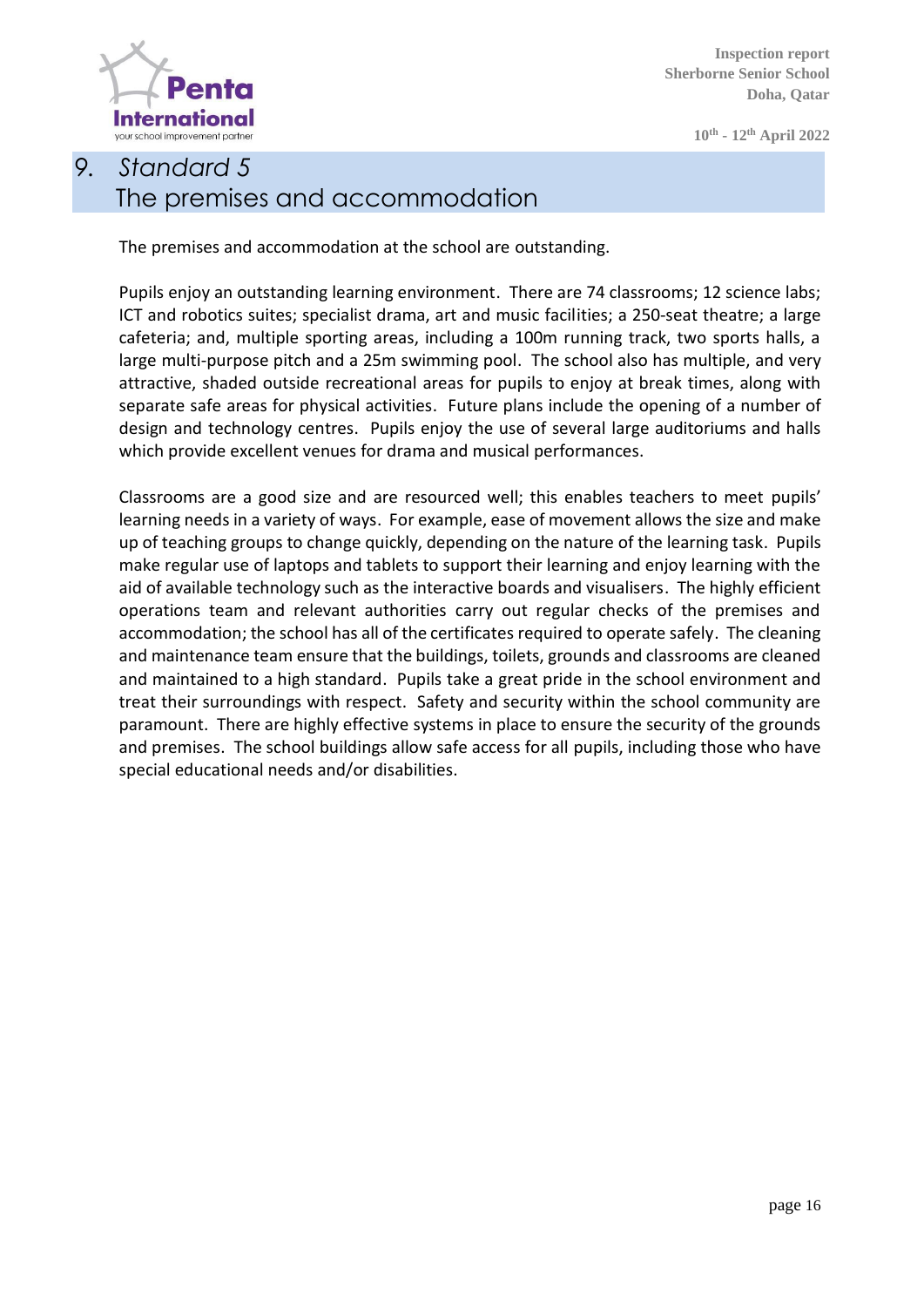

**10th - 12th April 2022**

# *10. Standard 6* The provision of information for parents, carers and others

The school meets the requirements of this standard. The provision of information to parents, carers and others is outstanding.

Recent surveys of parents give very positive views of the school and this was confirmed at a meeting with parents and a member of the inspection team. They spoke of how easy it is to contact leaders regarding concerns to give compliments or make complaints. The school provides a steady stream of useful and clear communication for parents through a range of platforms including a parent portal, the school website, a range of parent meeting events and workshops. Parents reported that any concerns they have are answered quickly and they have the information and ability to contact the relevant member of staff for assistance. Parents are welcomed into school and comply with rigorous security checks whenever they enter the school site. All policies and parent information guides are clear, rigorous and easily accessible via the school website and parent portal. They are regularly reviewed and exceed the minimum requirements to meet BSO standards.

The school provides comprehensive termly reports for learners at the end of each of the three terms. The school also has scheduled parental meetings to discuss learner progress, as well as parent support events, parents have found them to be helpful and informative. Pupil reports give factual information about the pupil's behaviour, academic progress attainment and targets for learning. During the inspection, parents' spoke about the clarity and usefulness of these reports and how they form the basis of meaningful discussions at conferences with teachers. The school publishes a regular newsletter to celebrate events and achievements. Leaders in the school actively canvas parental opinion through proactive communications with stakeholders primarily through surveys.

Parents feel that the school staff know their children well and use words such as 'welcoming', 'positive' and 'safe' to describe the way the school cares. Parents stated that they felt like the school was a family and that it has allowed their children to flourish. Parent feedback suggest that they are very appreciative of the opportunities and support available.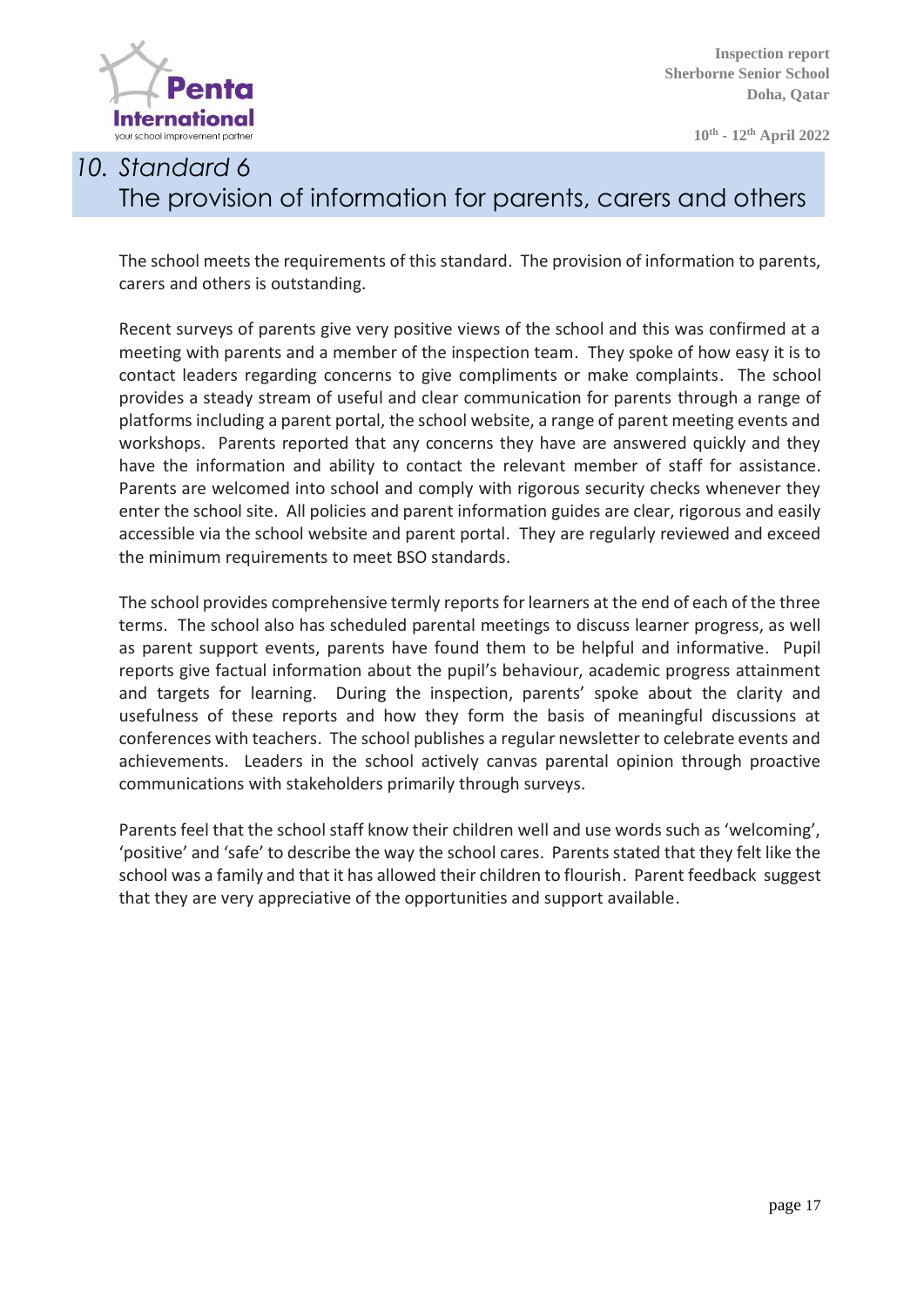

**10th - 12th April 2022**

# *11. Standard 7* The school's procedure for handling complaints

Sherborne Senior School's s procedure for handling complaints fully meets the BSO standard.

The school implements effectively a clear policy for handling complaints which meets host country requirements and reflects good practices from the UK. It is made available for the parents and sets out clear time scales for the management of a complaint following informal and formal stages. The board of governors monitors the effectiveness of the complaints procedure in ensuring the complaints are handled properly.

The school encourages parents to communicate any concerns. Parents reported valuing the very good communications with the school ensuring that all issues and concerns are dealt with in a timely and efficient manner. Parents interviewed appreciate this process.